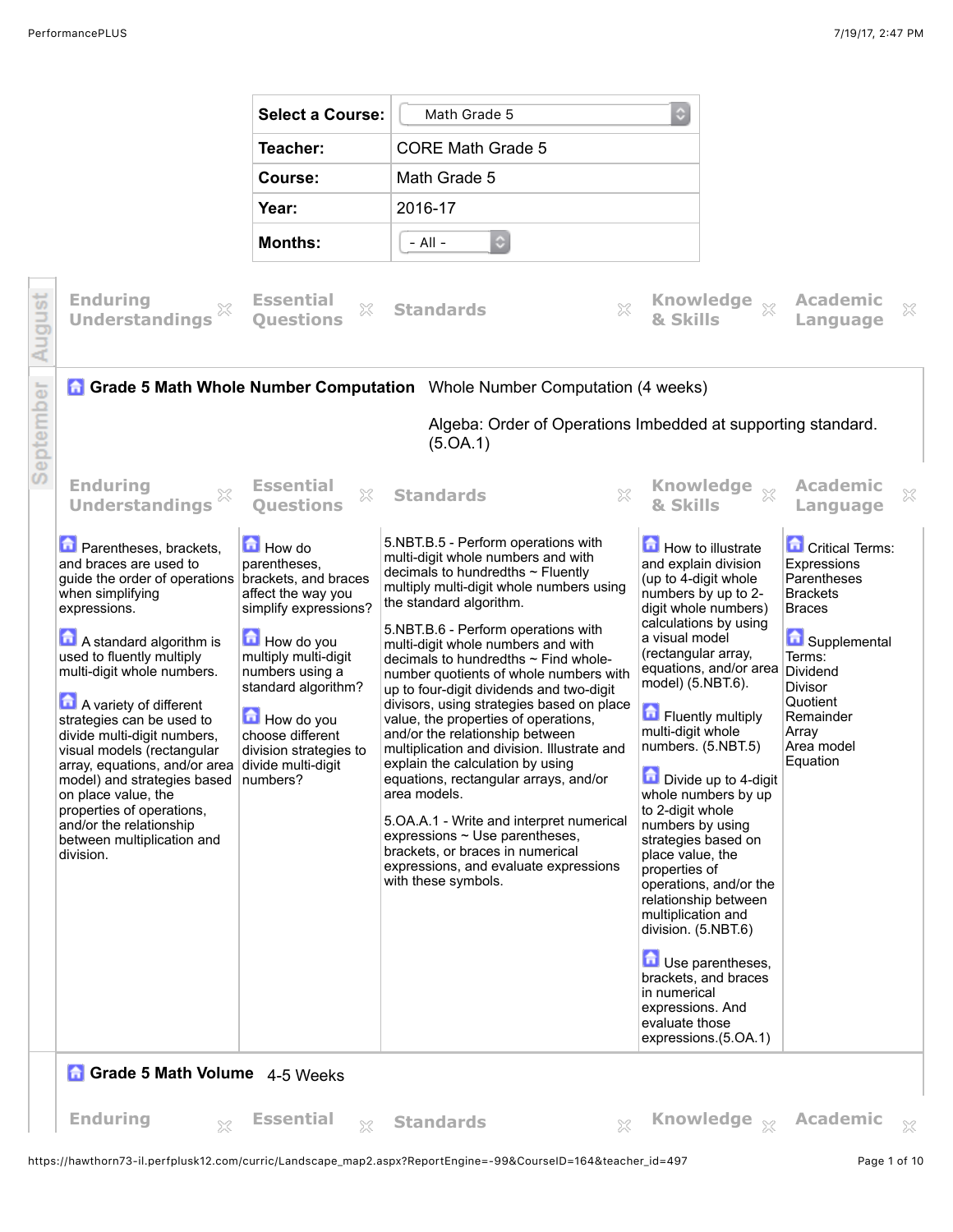

## **Measurement problems** can be solved by using appropriate tools.

**D** Volume of threedimensional figures is measured in cubic units.

**D** Volume is additive.

**Multiple rectangular** prisms can have the same volume.

**D** Volume can be found by repeatedly adding the area of the base or by multiplying all three dimensions.

**D** Volume can be used to solve a variety of real life problems.

**M** What is volume and how is it used in real life?

How does the area of rectangles relate to the volume of rectangular prisms?

units?

**M** Why is volume measured in cubic 5.MD.C.3 - Geometric measurement:

understand concepts of volume ~ Recognize volume as an attribute of solid figures and understand concepts of volume measurement.

5.MD.C.4 - Geometric measurement: understand concepts of volume ~ Measure volumes by counting unit cubes, using cubic cm, cubic in, cubic ft, and improvised units.

5.MD.C.5 - Geometric measurement: understand concepts of volume ~ Relate volume to the operations of multiplication and addition and solve real world and mathematical problems involving volume.

5.NBT.A.2 - Understand the place value system ~ Explain patterns in the number of zeros of the product when multiplying a number by powers of 10, and explain patterns in the placement of the decimal point when a decimal is multiplied or divided by a power of 10. Use wholenumber exponents to denote powers of 10.

5.MD.C.3a - Geometric measurement: understand concepts of volume ~ A cube with side length 1 unit, called a "unit cube," is said to have "one cubic unit" of volume, and can be used to measure volume.

5.MD.C.3b - Geometric measurement: understand concepts of volume ~ A solid figure which can be packed without gaps or overlaps using n unit cubes is said to have a volume of n cubic units.

5.MD.C.5a - Geometric measurement: understand concepts of volume ~ Find the volume of a right rectangular prism with whole-number side lengths by packing it with unit cubes, and show that the volume is the same as would be found by multiplying the edge lengths, equivalently by multiplying the height by the area of the base. Represent threefold whole-number products as volumes, e.g., to represent the associative property of multiplication.

5.MD.C.5c - Geometric measurement: understand concepts of volume ~ Recognize volume as additive. Find volumes of solid figures composed of two non-overlapping right rectangular prisms by adding the volumes of the nonoverlapping parts, applying this technique to solve real world problems.

**Critical Terms:** Unit cube (as a

**Supplemental** 

Volume Cubic unit Right rectangular

prism

Terms: Area Gap **Overlap** Solid figure **Attribute** Edge lengths

That volume of three-dimensional figures is measured in cubic units. manipulative)

The cubic unit can be written with an exponent (e.g., in3, m3)

The formula for volume and when and how to use it.

Define volume as the measurement of the space inside a solid threedimensional figure. (5.MD.3)

Identify and describe unit cubes as representing 1 cubic unit of volume, and how they are used to measure volume of three-dimensional shapes. (5.MD.3)

**Model how a solid** figure is packed with unit without gaps or overlaps to measure volume. (5.MD.3)

Use the term "cubic units" to describe units of volume measurement. (5.MD.3)

**Measure volumes** by counting cubes first with manipulatives and then by pictures using cubic cm, cubic in, cubic ft, and improvised units. (5.MD.4)

Find the volume of a right rectangular prism with wholenumber side lengths by packing it with unit cubes. (5.MD.5)

**Prerequisite: Find** the volume of a right rectangular prism by finding the area of the base and using repetitive addition to add the layers of height.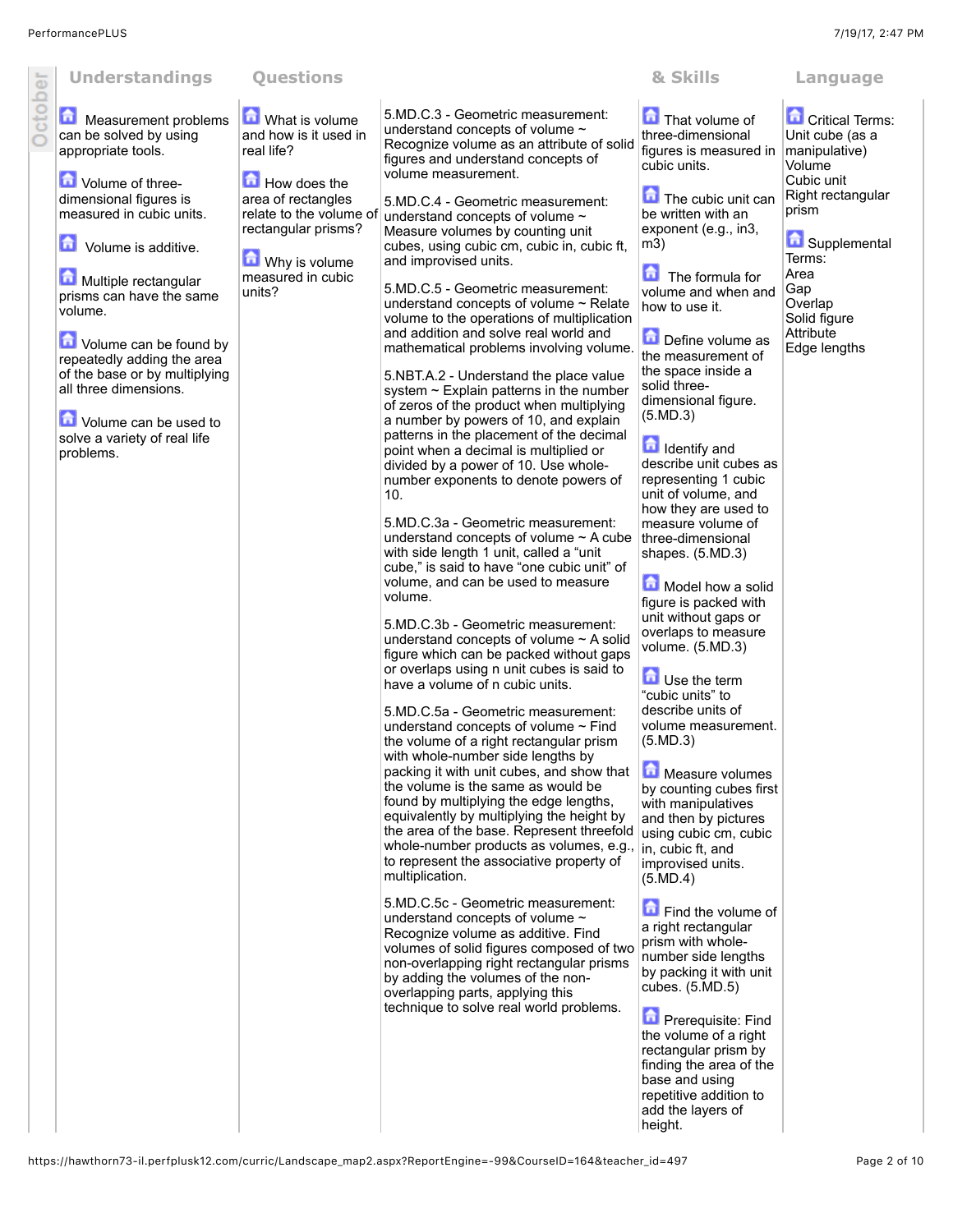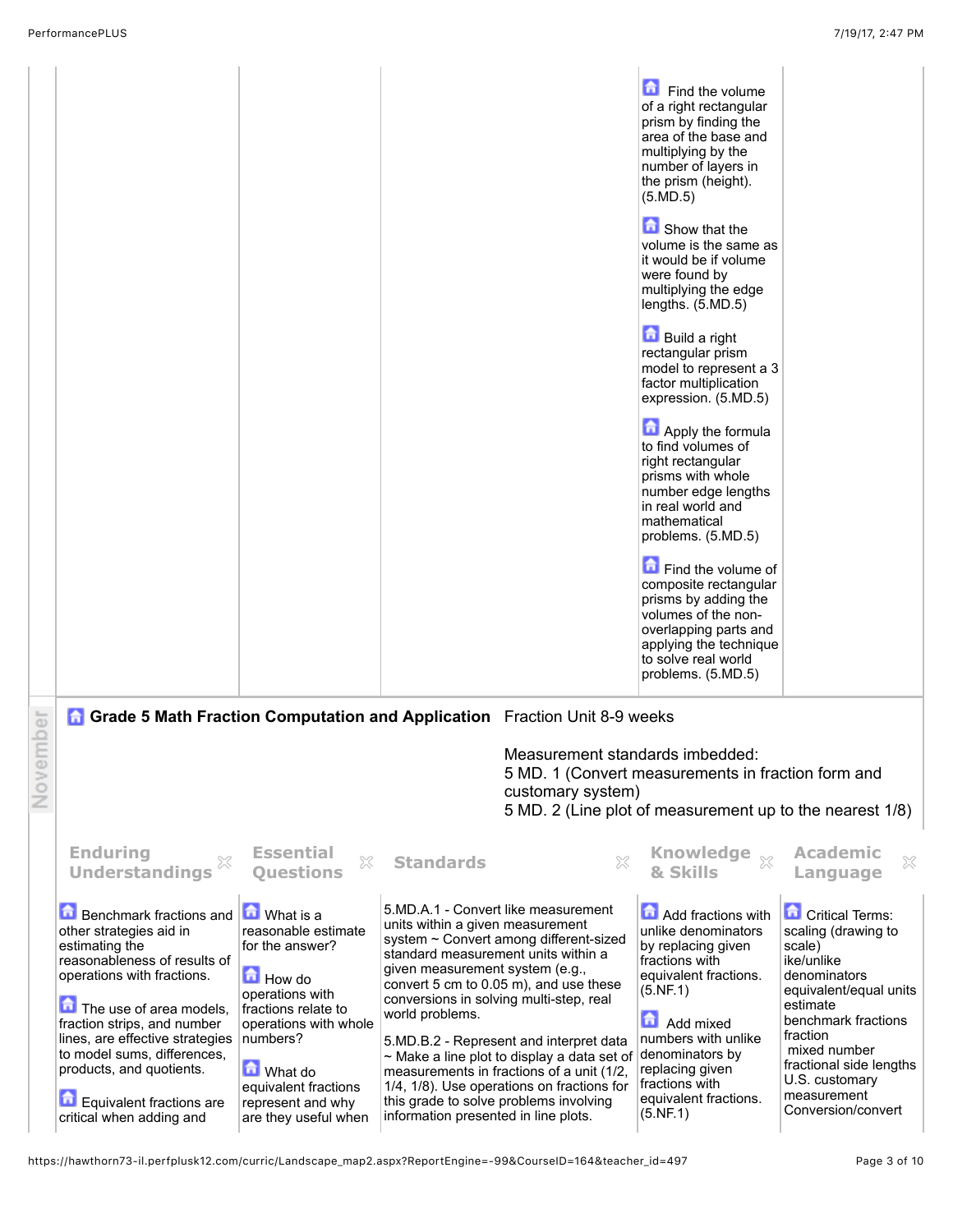**Co** Supplemental

multiplication/multiply division/divide product quotient unit fraction area side lengths comparing

Terms: factor product equivalence factor multiple numerator denominator operations

unlike denominators. **F** Fractions are division models. **Multiplication can be** interpreted as scaling/resizing (multiplying a given number by a fraction greater than 1 results in a product greater than the given number and multiplying a given number by a fraction less than 1 results in a product smaller than the given number). . **D** Use your knowledge of

subtracting fractions with

fractions and equivalence of fractions to develop algorithms for adding, subtracting, multiplying, and dividing fractions

fractions?

**M** What models or pictures could aid in understanding a mathematical or realworld problem and the relationships among the quantities?

What models or pictures can be used when solving a mathematical or realworld problem to help decide which operation to use?

**M** What are the effects of multiplying by quantities greater than 1 compared to the effects of multiplying by quantities less than 1?

solving equations with 5.NF.A.1 - Use equivalent fractions as a strategy to add and subtract fractions  $\sim$ Add and subtract fractions with unlike denominators (including mixed numbers) by replacing given fractions with equivalent fractions in such a way as to produce an equivalent sum or difference of fractions with like denominators.

> 5.NF.A.2 - Use equivalent fractions as a strategy to add and subtract fractions ~ Solve word problems involving addition and subtraction of fractions referring to the same whole, including cases of unlike denominators, e.g., by using visual fraction models or equations to represent the problem. Use benchmark fractions and number sense of fractions to estimate mentally and assess the reasonableness of answers.

5.NF.B.3 - Apply and extend previous understandings of multiplication and division ~ Interpret a fraction as division of the numerator by the denominator (a/b  $= a \div b$ ). Solve word problems involving division of whole numbers leading to answers in the form of fractions or mixed numbers, e.g., by using visual fraction models or equations to represent the problem.

5.NF.B.4 - Apply and extend previous understandings of multiplication and division  $\sim$  Apply and extend previous understandings of multiplication to multiply a fraction or whole number by a fraction.

5.NF.B.5 - Apply and extend previous understandings of multiplication and division ~ Interpret multiplication as scaling (resizing), by:

5.NF.B.6 - Apply and extend previous understandings of multiplication and division ~ Solve real world problems involving multiplication of fractions and mixed numbers, e.g., by using visual fraction models or equations to represent the problem.

5.NF.B.7 - Apply and extend previous understandings of multiplication and division  $\sim$  Apply and extend previous understandings of division to divide unit fractions by whole numbers and whole numbers by unit fractions.

**Conductions** with unlike denominators by replacing given fractions with equivalent fractions. (5.NF.1)

**G** Subtract mixed numbers with unlike denominators by replacing given fractions with equivalent fractions (5.NF.1)

**Solve word** problems involving addition of fractions referring to the same whole, including cases of unlike denominators using visual fraction models and/or equations. (5.NF.2)

**Solve word** problems involving subtraction of fractions referring to the same whole, including cases of unlike denominators using visual fraction models and/or equations. (5.NF.2)

**Use benchmark** fractions and number sense to estimate mentally and assess reasonableness of answers. (5.NF.2)

Interpret a fraction as division of the numerator by the denominator. (5.NF.3)

**Solve word** problems involving division of whole numbers leading to answers in the form of fractions or mixed numbers using visual fraction models or equations. (5.NF.3)

**Multiply a fraction** by a whole number. (5.NF.4)

**Li** Use visual fraction models and/or language to interpret multiplication of a fraction by a whole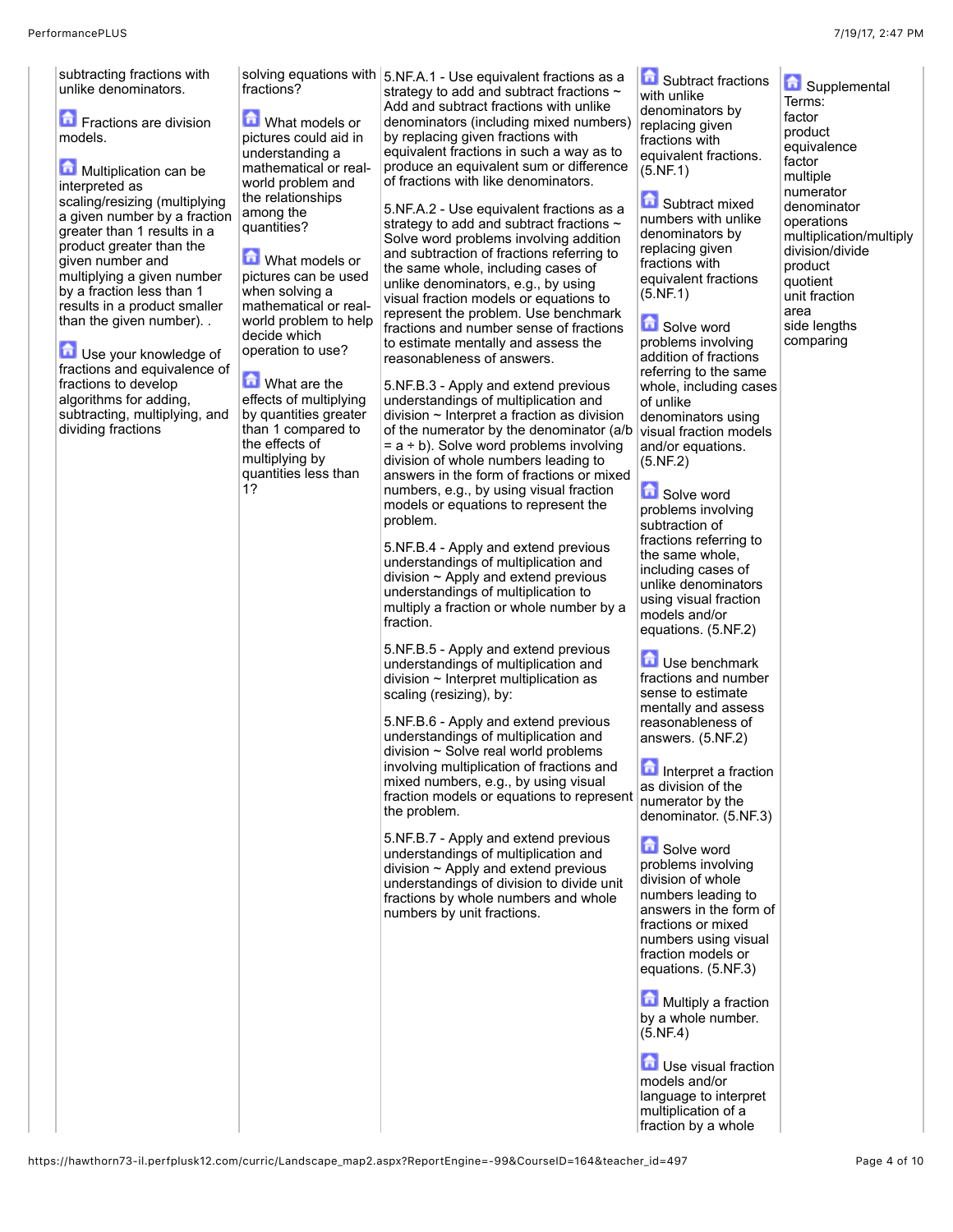number as multiplying the numerator by the whole and dividing by the denominator. (5.NF.4)

**Multiply a fraction** by a fraction. (5.NF.4)

**T** Use visual fraction models and/or language to interpret multiplication of fractions as multiplying numerators and multiplying denominators. (5.NF.4)

Find the area of a rectangle with fractional side lengths by tiling it with unit squares of the appropriate unit fraction side lengths, and show that the area is the same as would be found by multiplying the side lengths. (5.NF.4)

Multiply fractional side lengths to find areas of rectangles, and represent fraction products as rectangular areas.  $(5.NF.4)$ 

**D** Use language and visuals to explain how multiplication of fractions represents scaling (resizing).  $(5.NF.5)$ 

**Compare the size** of a product to the size of one factor on the basis of the size of the other factor, without performing the indicated multiplication using visuals, real-life situations and/or language. (5.NF.5)

Explain why multiplying a number by a fraction less than 1, results in a smaller product using visuals, equations, language and real-life examples (5.NF.5)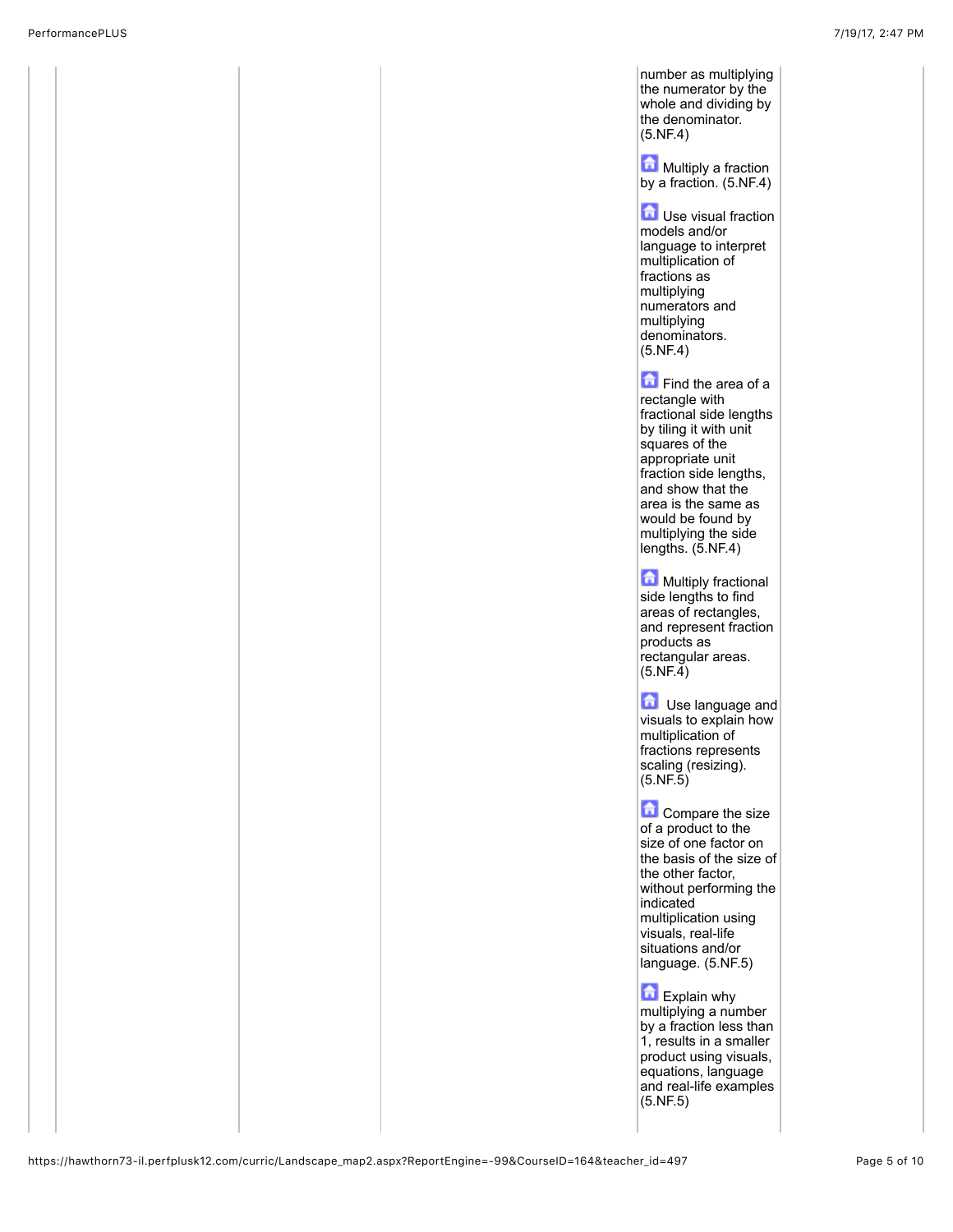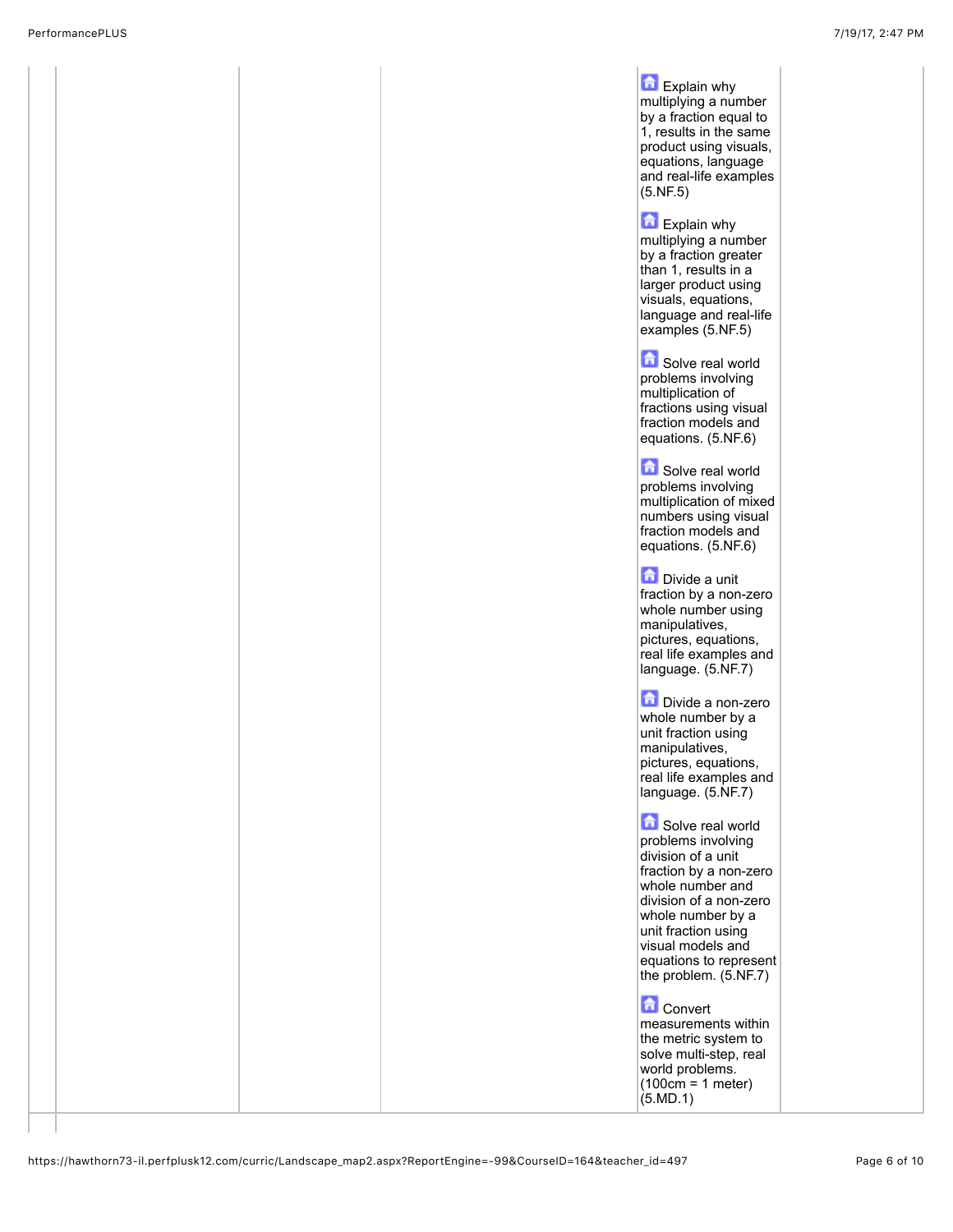| December | <b>Enduring</b><br>$\mathbb{S}^2$<br><b>Understandings</b>                                                                                                                                                            | Essential<br><b>Questions</b>             | <b>&amp; Standards</b>                                                                                                                                                                                                                                                                                                                                                                                                            | X | Knowledge & Academic<br>& Skills | Language                    | X |
|----------|-----------------------------------------------------------------------------------------------------------------------------------------------------------------------------------------------------------------------|-------------------------------------------|-----------------------------------------------------------------------------------------------------------------------------------------------------------------------------------------------------------------------------------------------------------------------------------------------------------------------------------------------------------------------------------------------------------------------------------|---|----------------------------------|-----------------------------|---|
| January  | <b>Grade 5 Math Decimals</b> Decimal Unit 8-9 weeks<br>Measurement Standards Imbedded<br>5 MD. 1 (Convert measurements in decimal form and metric system)<br>5 MD. 2 (Line plot of measurement up to the nearest 1/8) |                                           |                                                                                                                                                                                                                                                                                                                                                                                                                                   |   |                                  |                             |   |
|          | <b>Enduring</b><br><b>Understandings</b>                                                                                                                                                                              | <b>Essential</b><br>X<br><b>Questions</b> | <b>Standards</b>                                                                                                                                                                                                                                                                                                                                                                                                                  | X | Knowledge xx<br>& Skills         | <b>Academic</b><br>Language | × |
|          |                                                                                                                                                                                                                       |                                           | 5.MD.A.1 - Convert like measurement<br>units within a given measurement system<br>~ Convert among different-sized<br>standard measurement units within a<br>given measurement system (e.g., convert<br>5 cm to 0.05 m), and use these<br>conversions in solving multi-step, real<br>world problems.                                                                                                                               |   |                                  |                             |   |
|          |                                                                                                                                                                                                                       |                                           | 5.MD.B.2 - Represent and interpret data<br>$\sim$ Make a line plot to display a data set of<br>measurements in fractions of a unit (1/2,<br>1/4, 1/8). Use operations on fractions for<br>this grade to solve problems involving<br>information presented in line plots.                                                                                                                                                          |   |                                  |                             |   |
|          |                                                                                                                                                                                                                       |                                           | 5.NBT.A.1 - Understand the place value<br>system $\sim$ Recognize that in a multi-digit<br>number, a digit in one place represents<br>10 times as much as it represents in the<br>place to its right and 1/10 of what it<br>represents in the place to its left.                                                                                                                                                                  |   |                                  |                             |   |
|          |                                                                                                                                                                                                                       |                                           | 5.NBT.A.2 - Understand the place value<br>system $\sim$ Explain patterns in the number<br>of zeros of the product when multiplying<br>a number by powers of 10, and explain<br>patterns in the placement of the decimal<br>point when a decimal is multiplied or<br>divided by a power of 10. Use whole-<br>number exponents to denote powers of<br>10.                                                                           |   |                                  |                             |   |
|          |                                                                                                                                                                                                                       |                                           | 5.NBT.A.3 - Understand the place value<br>system $\sim$ Read, write, and compare<br>decimals to thousandths.                                                                                                                                                                                                                                                                                                                      |   |                                  |                             |   |
|          |                                                                                                                                                                                                                       |                                           | 5.NBT.A.4 - Understand the place value<br>system $\sim$ Use place value understanding<br>to round decimals to any place.                                                                                                                                                                                                                                                                                                          |   |                                  |                             |   |
|          |                                                                                                                                                                                                                       |                                           | 5.NBT.B.7 - Perform operations with<br>multi-digit whole numbers and with<br>decimals to hundredths $\sim$ Add, subtract,<br>multiply, and divide decimals to<br>hundredths, using concrete models or<br>drawings and strategies based on place<br>value, properties of operations, and/or<br>the relationship between addition and<br>subtraction; relate the strategy to a<br>written method and explain the reasoning<br>used. |   |                                  |                             |   |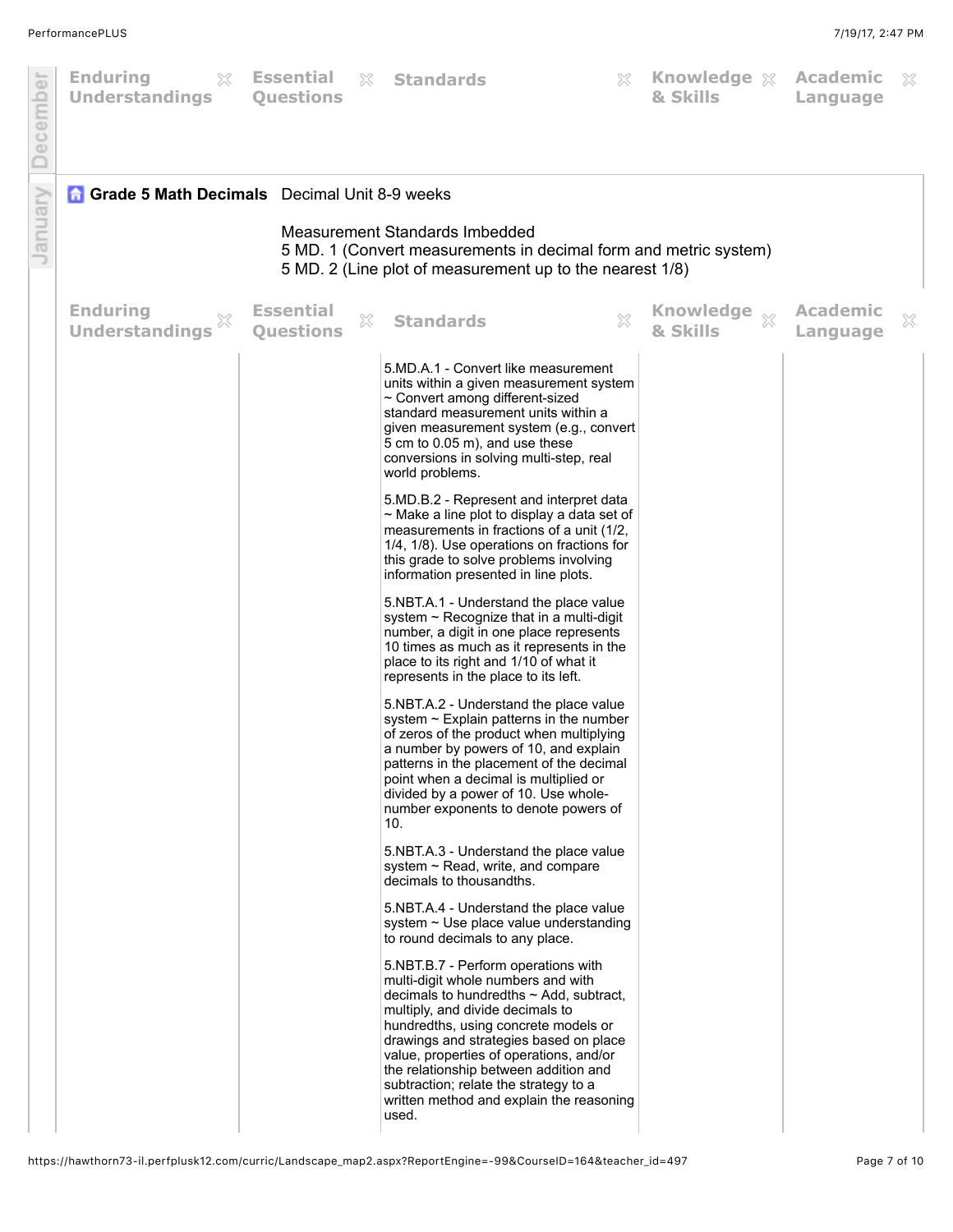https://hawthorn73-il.perfplusk12.com/curric/Landscape\_map2.aspx?ReportEngine=-99&CourseID=164&teacher\_id=497 Page 8 of 10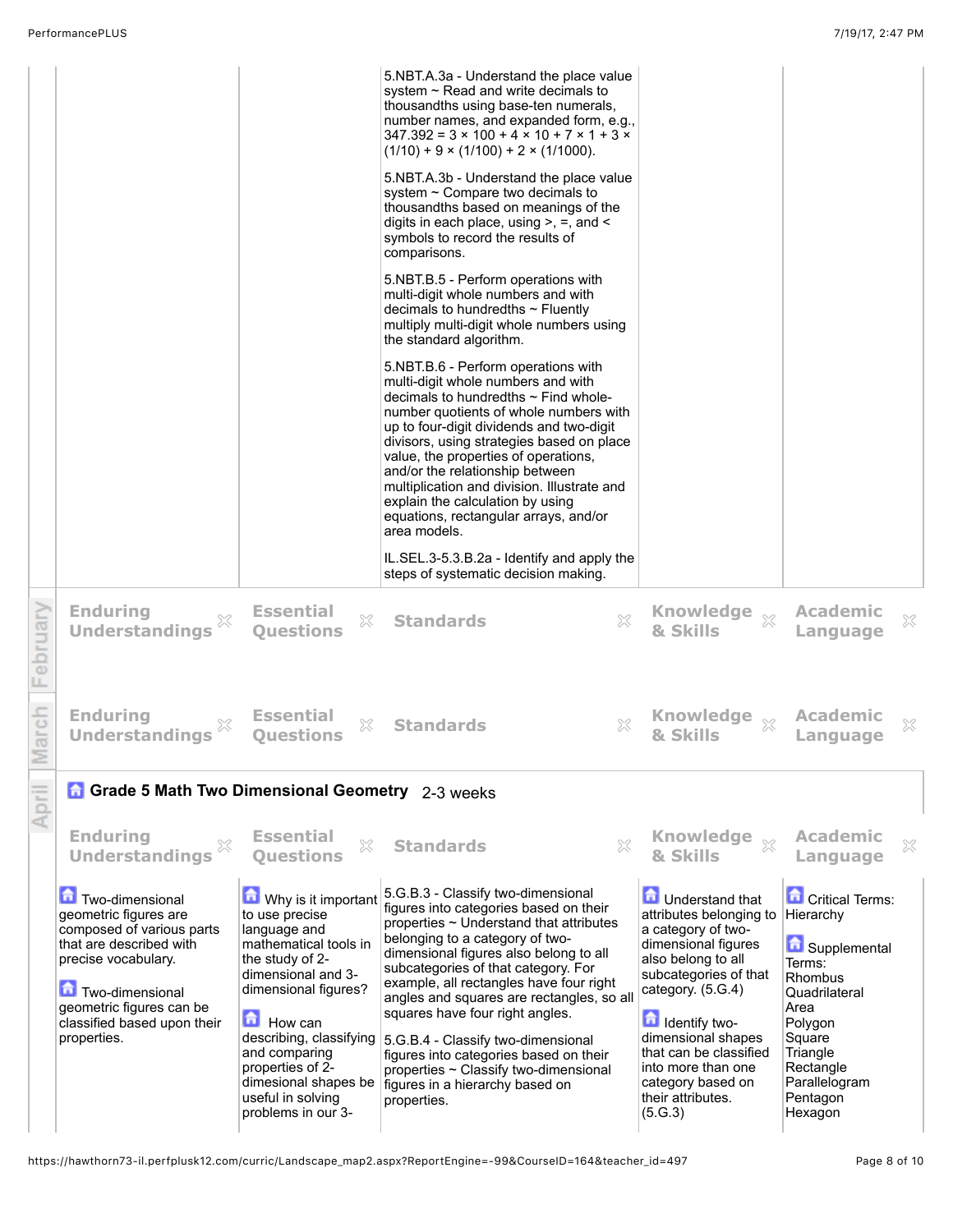|     |                                                                                                                                                                                                                                                                                                                 | dimensional world?                                                                                                                                                     |                                                                                                                                                                                                                                                                                                                                                                                                                                                                                                                                                                                                                                                                                                                                                                                                                                                                                                                                                                                                                                                                                                                                                                                                                                                                                                                                                                                                                                                                                                                                                                                                                                                                                                                                                                                                                                                 | <b>Explain why</b><br>figures belong in a<br>category or multiple<br>categories. (5.G.3)<br>Classify two-<br>dimensional figures in<br>a hierarchy based on<br>properties (5.G.4)                                                                                                                                                                                                                                                                                                                                                                                                                                                                                                                                                                                                                                                                                                           | Cube<br>Trapezoid                                                                                                                                                                                                                                                                                                                                                                                                 |
|-----|-----------------------------------------------------------------------------------------------------------------------------------------------------------------------------------------------------------------------------------------------------------------------------------------------------------------|------------------------------------------------------------------------------------------------------------------------------------------------------------------------|-------------------------------------------------------------------------------------------------------------------------------------------------------------------------------------------------------------------------------------------------------------------------------------------------------------------------------------------------------------------------------------------------------------------------------------------------------------------------------------------------------------------------------------------------------------------------------------------------------------------------------------------------------------------------------------------------------------------------------------------------------------------------------------------------------------------------------------------------------------------------------------------------------------------------------------------------------------------------------------------------------------------------------------------------------------------------------------------------------------------------------------------------------------------------------------------------------------------------------------------------------------------------------------------------------------------------------------------------------------------------------------------------------------------------------------------------------------------------------------------------------------------------------------------------------------------------------------------------------------------------------------------------------------------------------------------------------------------------------------------------------------------------------------------------------------------------------------------------|---------------------------------------------------------------------------------------------------------------------------------------------------------------------------------------------------------------------------------------------------------------------------------------------------------------------------------------------------------------------------------------------------------------------------------------------------------------------------------------------------------------------------------------------------------------------------------------------------------------------------------------------------------------------------------------------------------------------------------------------------------------------------------------------------------------------------------------------------------------------------------------------|-------------------------------------------------------------------------------------------------------------------------------------------------------------------------------------------------------------------------------------------------------------------------------------------------------------------------------------------------------------------------------------------------------------------|
| May | <b>Grade 5 Math Coordinate Geometry</b> 3-4 weeks                                                                                                                                                                                                                                                               |                                                                                                                                                                        |                                                                                                                                                                                                                                                                                                                                                                                                                                                                                                                                                                                                                                                                                                                                                                                                                                                                                                                                                                                                                                                                                                                                                                                                                                                                                                                                                                                                                                                                                                                                                                                                                                                                                                                                                                                                                                                 |                                                                                                                                                                                                                                                                                                                                                                                                                                                                                                                                                                                                                                                                                                                                                                                                                                                                                             |                                                                                                                                                                                                                                                                                                                                                                                                                   |
|     | <b>Enduring</b><br>X<br><b>Understandings</b>                                                                                                                                                                                                                                                                   | <b>Essential</b><br>X<br><b>Ouestions</b>                                                                                                                              | ×<br><b>Standards</b>                                                                                                                                                                                                                                                                                                                                                                                                                                                                                                                                                                                                                                                                                                                                                                                                                                                                                                                                                                                                                                                                                                                                                                                                                                                                                                                                                                                                                                                                                                                                                                                                                                                                                                                                                                                                                           | Knowledge xx<br>& Skills                                                                                                                                                                                                                                                                                                                                                                                                                                                                                                                                                                                                                                                                                                                                                                                                                                                                    | <b>Academic</b><br>×<br>Language                                                                                                                                                                                                                                                                                                                                                                                  |
|     | In a coordinate plane,<br>the first number indicates<br>how far to travel from the<br>origin in the direction of one<br>axis and the second number<br>indicates how far to travel in<br>the direction of the second<br>axis.<br>The coordinate plane<br>can be used to model and<br>compare numerical patterns. | What is the<br>purpose of a<br>coordinate plane?<br>How can graphing<br>points on the<br>coordinate plane help<br>to solve real world<br>and mathematical<br>problems? | 5.G.A.1 - Graph points on the coordinate<br>plane to solve real-world and<br>mathematical problems $\sim$ Use a pair of<br>perpendicular number lines, called axes,<br>to define a coordinate system, with the<br>intersection of the lines (the origin)<br>arranged to coincide with the 0 on each<br>line and a given point in the plane<br>located by using an ordered pair of<br>numbers, called its coordinates.<br>Understand that the first number<br>indicates how far to travel from the origin<br>in the direction of one axis, and the<br>second number indicates how far to<br>travel in the direction of the second axis.<br>with the convention that the names of the<br>two axes and the coordinates correspond<br>(e.g., x-axis and x-coordinate, y-axis and<br>y-coordinate).<br>5.G.A.2 - Graph points on the coordinate<br>plane to solve real-world and<br>mathematical problems ~ Represent real<br>world and mathematical problems by<br>graphing points in the first quadrant of<br>the coordinate plane, and interpret<br>coordinate values of points in the context<br>of the situation.<br>5. OA.A.1 - Write and interpret numerical<br>expressions $\sim$ Use parentheses,<br>brackets, or braces in numerical<br>expressions, and evaluate expressions<br>with these symbols.<br>5. OA. A. 2 - Write and interpret numerical<br>expressions $\sim$ Write simple expressions<br>that record calculations with numbers,<br>and interpret numerical expressions<br>without evaluating them.<br>5.OA.B.3 - Analyze patterns and<br>relationships ~ Generate two numerical<br>patterns using two given rules. Identify<br>apparent relationships between<br>corresponding terms. Form ordered pairs<br>consisting of corresponding terms from<br>the two patterns, and graph the ordered<br>pairs on a coordinate plane. | The necessary<br>terminology for<br>working with the<br>coordinate plane (e.g.<br>first quadrant, points,<br>lines, etc).<br>Which axis is the<br>x-axis and which is<br>the y-axis?<br>Which is the x-<br>coordinate and which<br>is the y-coordinate?<br>Generate two<br>numerical patterns<br>using two given rules.<br>(5.0A.3)<br>命<br>Identify numerical<br>relationships between<br>corresponding terms<br>in 2 different<br>expressions. (5.OA.3)<br>Form ordered<br>pairs from the two<br>patterns. (5.OA.3)<br>Graph the ordered<br>pairs on the<br>coordinate plane.<br>(5.0A.3)<br><b>Graph</b> on the<br>coordinate plane.<br>(5.G.1)<br>Identify, describe<br>and explain the<br>relationship between<br>the names of the<br>components of the<br>coordinate plane<br>including origin, x- and<br>y- axis and x- and y-<br>coordinates. (5.G.1)<br><b>Explain how to plot</b> | <b>Critical Terms:</b><br>Coordinate system<br>Coordinate plane<br>First quadrant<br>Points<br>Lines<br>Axis/axes<br>x-axis<br>v-axis<br>Intersection of lines<br>Origin<br>Ordered pairs<br>Coordinates<br>x-coordinate<br>y-coordinate<br>Supplemental<br>Terms:<br>Horizontal<br>Vertical<br>Perpendicular<br>Parallel<br>Line segment<br>Expressions<br>Calculations<br>Evaluating<br>expressions<br>Equation |